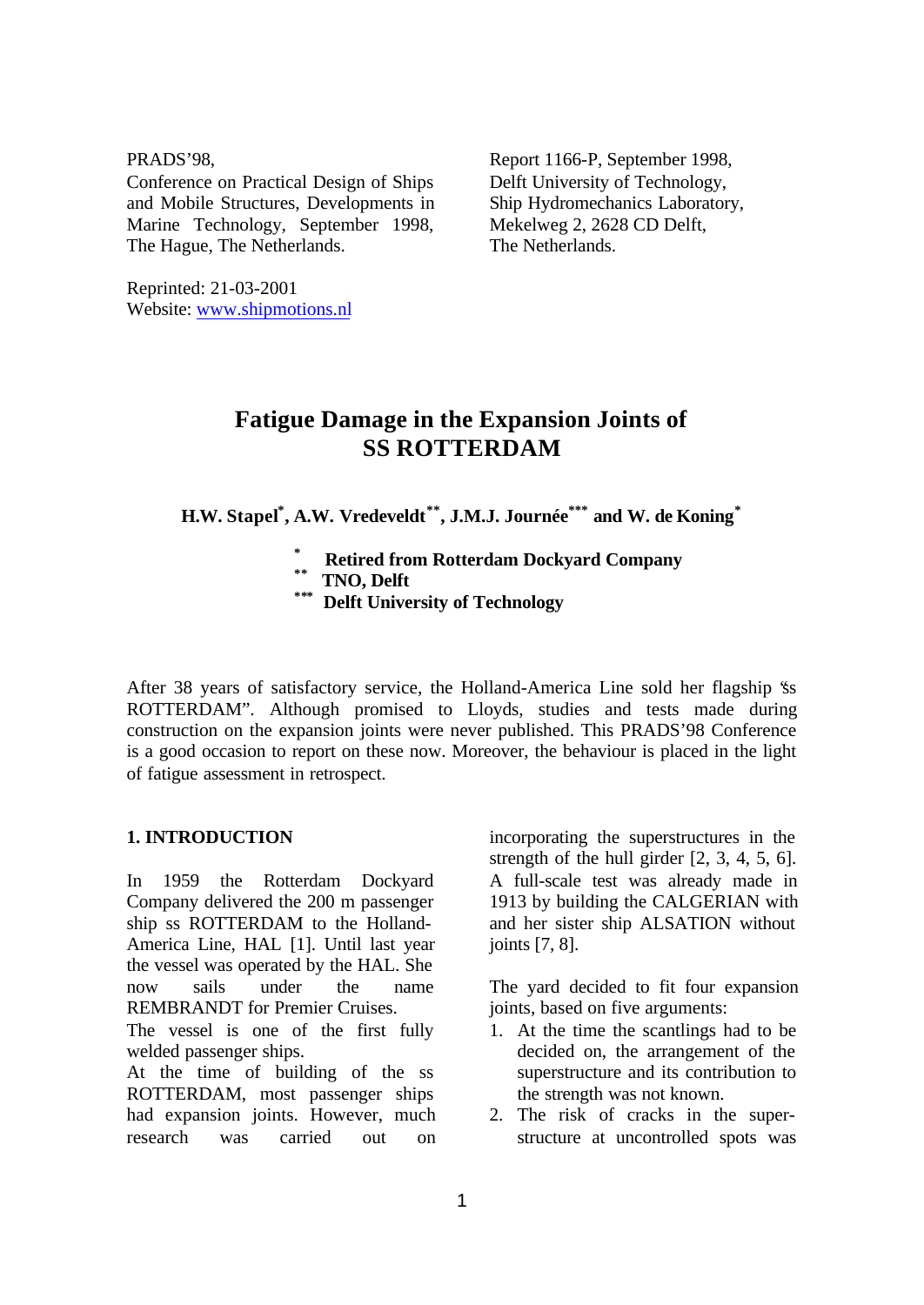considered to be larger than at the joints.

- 3. The expansion joints fitted on the ss NIEUW AMSTERDAM, built by the same yard in 1938, gave satisfactory results, although cracks did develop.
- 4. The construction of this ship was not a routine job for the yard; therefore a proven design was favoured.
- 5. There was no financial pressure to save building costs by leaving out the joints.

After commissioning in 1959, the vessel sailed on the North Atlantic service in the summer and made cruises in winter time. In April 1963 a crack was reported at the joints on frame 138/139. After repair and modification no cracks were reported since. The ship's logbooks are still available. From these it was possible to draw up a history of sea states and headings to which the vessel had been subjected until the crack occurred. With the current computational tools a fatigue damage analysis was carried out on the expansion joint. The results of this research are reported in this article.



**Figure 1 Side View of ss ROTTERDAM**

#### **2. THE SHIP**

Figure 1 shows a side view of the ship and Figure 2 gives a general impression of the midship section. For comparison the cross section of the new ROTTERDAM-1997, built in Italy, is shown as well. The 1959 ship has the promenade deck (P) as strength deck. The plating of the 1997 ship on deck 3 and above is of high tensile steel, while the superstructure up to deck 8 forms part of the hull girder. It is remarkable to see that plate thicknesses have been reduced considerably over the years. The ROTTERDAM-1959 is fitted with transverse frames, while the ROTTERDAM-1997 is fitted with high

tensile longitudinal frames. Owners extra's are indicated in brackets. Both ships are classified by Lloyds Register of Shipping. The sectional modulus of ROTTERDAM-1997 at deck 8 (34.80 m above base) is almost equal to the section modulus of ROTTERDAM-1959 at the promenade deck P (21.96 m above base).

Figure 3 shows a detail of the expansion joint as applied just above the promenade deck. Initially bolt holes were present in the edge strengthening bar. At the repair and modification in 1963 stud bolts were welded on the bar.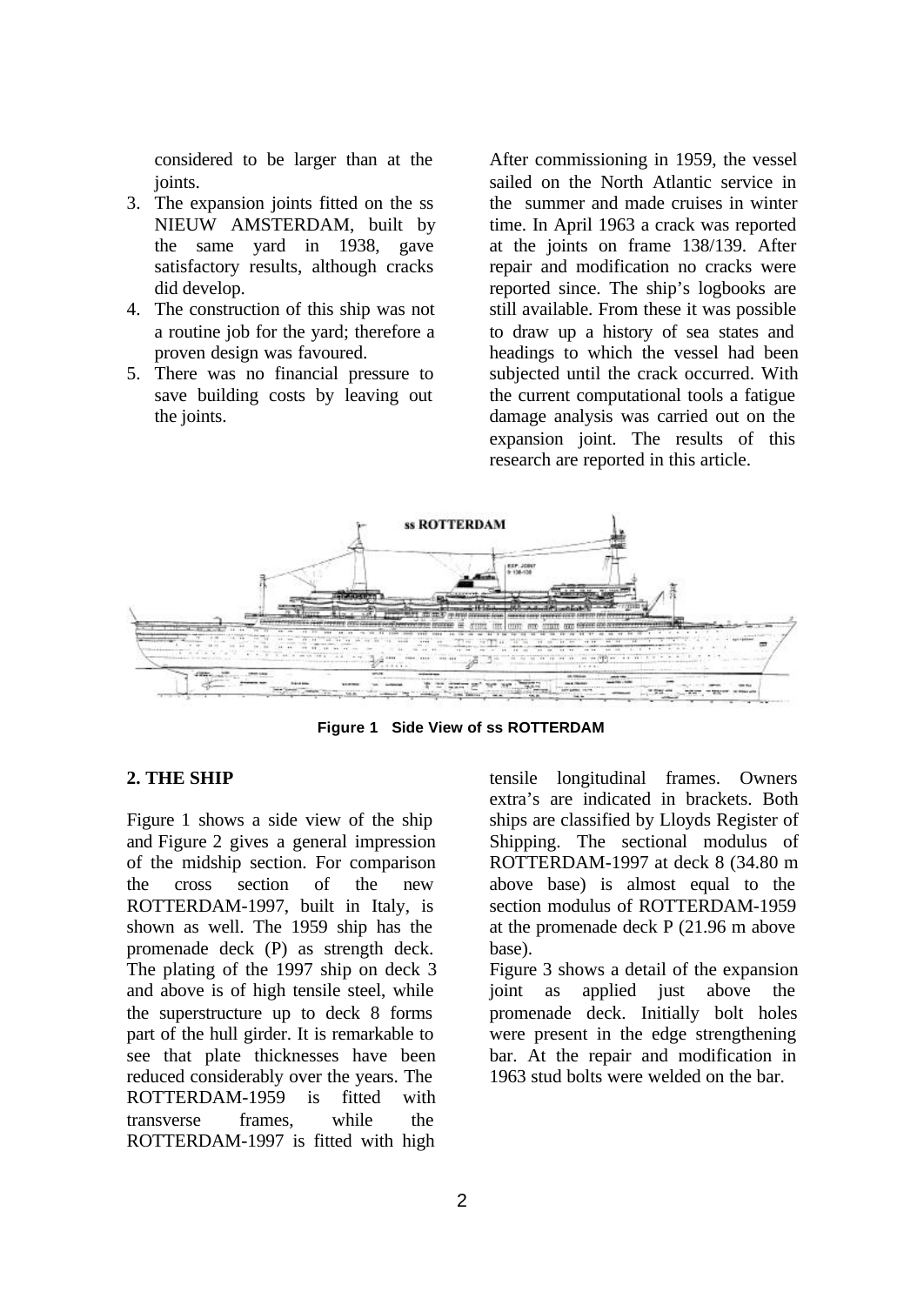



**Figure 2 Cross-Section ROTTERDAM 1959/1997**



**Figure 3 Expansion Joint Detail**

### **3. APPLIED ANALYSIS**

A fatigue calculation has been carried out in retrospect. The procedure as described below has been followed.

- 1. All logbooks from the maiden voyage up to the first reported crack at the expansion joint were analysed.
- 2. The ship's behaviour in seaway was calculated by applying a general purpose ship motions prediction computer program. This analysis yielded a set of vertical en horizontal hull bending moment frequency response functions (*FRF*) for the cross section at frame 138/139.
- 3. This set of *FRF*'s was used to calculate the stress spectrum in the promenade deck at the side during each watch of 4 hours. The environmental conditions and the ship speed were assumed to be constant during each watch.
- 4. From each stress spectrum the cumulative probability distribution of the stress range was calculated by assuming a Rayleigh distribution.
- 5. For each spectrum the number of zero up-crossings was determined.
- 6. The number of cycles at 23 stress ranges was calculated
- 7. The number of cycles for the considered stress ranges for each watch were finally added.
- 8. Next, the number of cycles per stress range were divided by the "required" number of cycles up to damage for the given stress range.
- 9. Finally the individual damage ratios were added up, yielding the cumulative damage *D*.

Items 8 and 9 describe the Palmgren Miner approach for calculating fatigue damage in a structural detail [10].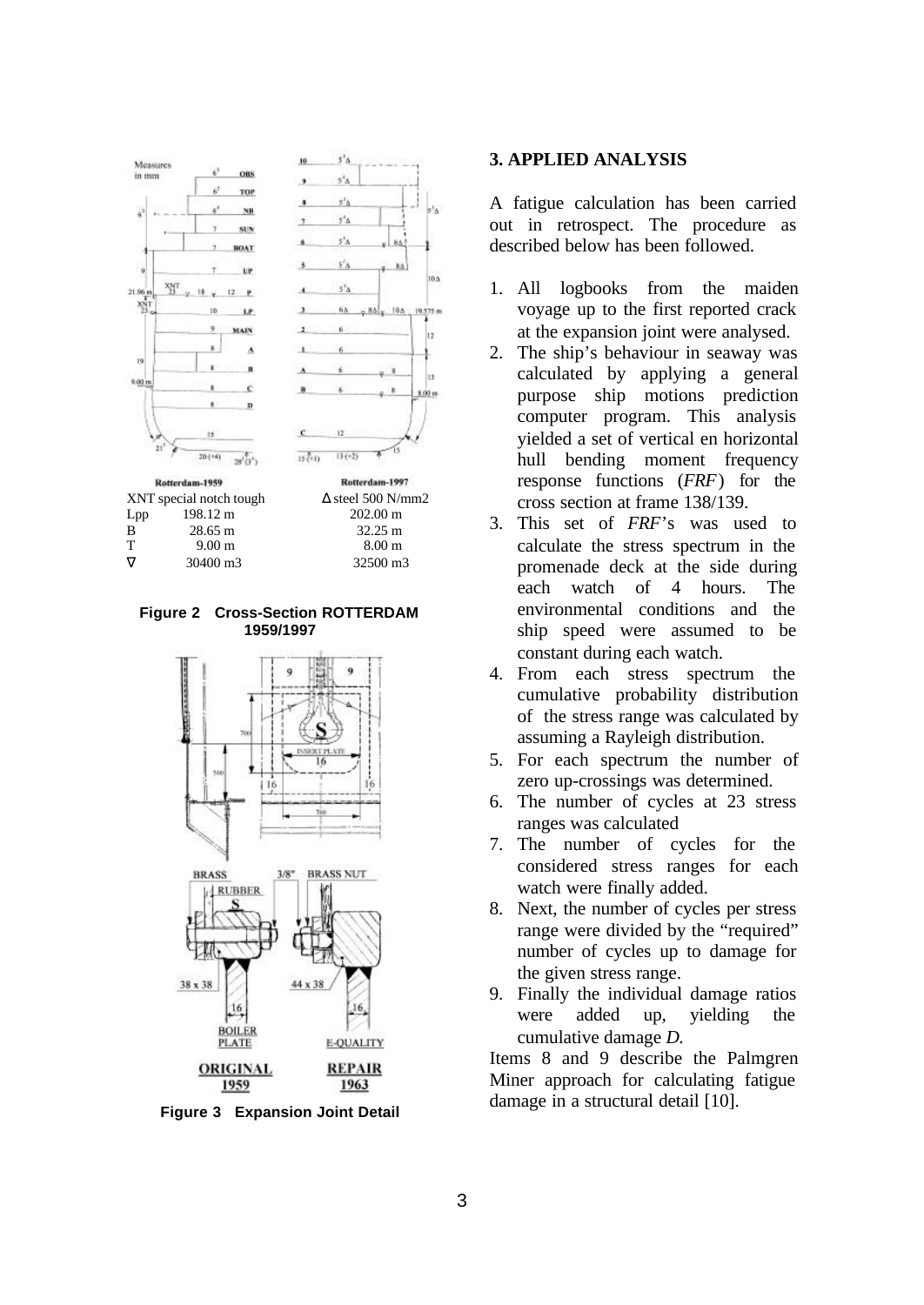#### **4. BEHAVIOUR IN SEAWAY**

To calculate the behaviour of the ship in the experienced wave conditions until cracking of the expansion joints, the computer code SEAWAY of the Delft University of Technology [9] has been used. This program calculates the loads and motions of ships in waves in the frequency domain by the linear strip theory method. Depending on the shape of each cross section, a 10 parameter close-fit conformal mapping method or Frank's pulsating source method is used to calculate the 2-D potential coefficients.

 After taking into account the forward speed effect, the coefficients of the equations of motion in the frequency domain are obtained by a longitudinal integration of the 2-D values. The presence of bilge keels and fin stabilisers has been taken into account. Bretschneider wave energy spectra are used to obtain statistical data on motions and loads in irregular waves.

The ship's under water hull form is given in Figure 4.



**Figure 4 Body Plan ss ROTTERDAM**

The distribution of the mass along the ship length is shown in Figure 5.



**ROTTERDAM**

Further input for the hydromechanical calculations were:

| Draught (average)  |          | 8.86 m            |
|--------------------|----------|-------------------|
| Metacentric height |          | $1.25 \text{ m}$  |
| Radii of inertia   | $k_{xx}$ | $11.45 \text{ m}$ |
|                    | $k_{vv}$ | 51.80 m           |

The data from the logbooks were taken per sea watch, i.e. 4 hours. The time span investigated starts in September 1959 and continues until April 1963. In total 4634 observations were recorded. Figure 6 shows the exposure of the vessel to sea states during the considered period.



**Figure 6 Exposure of Vessel to Sea States From 1959 Till 1963**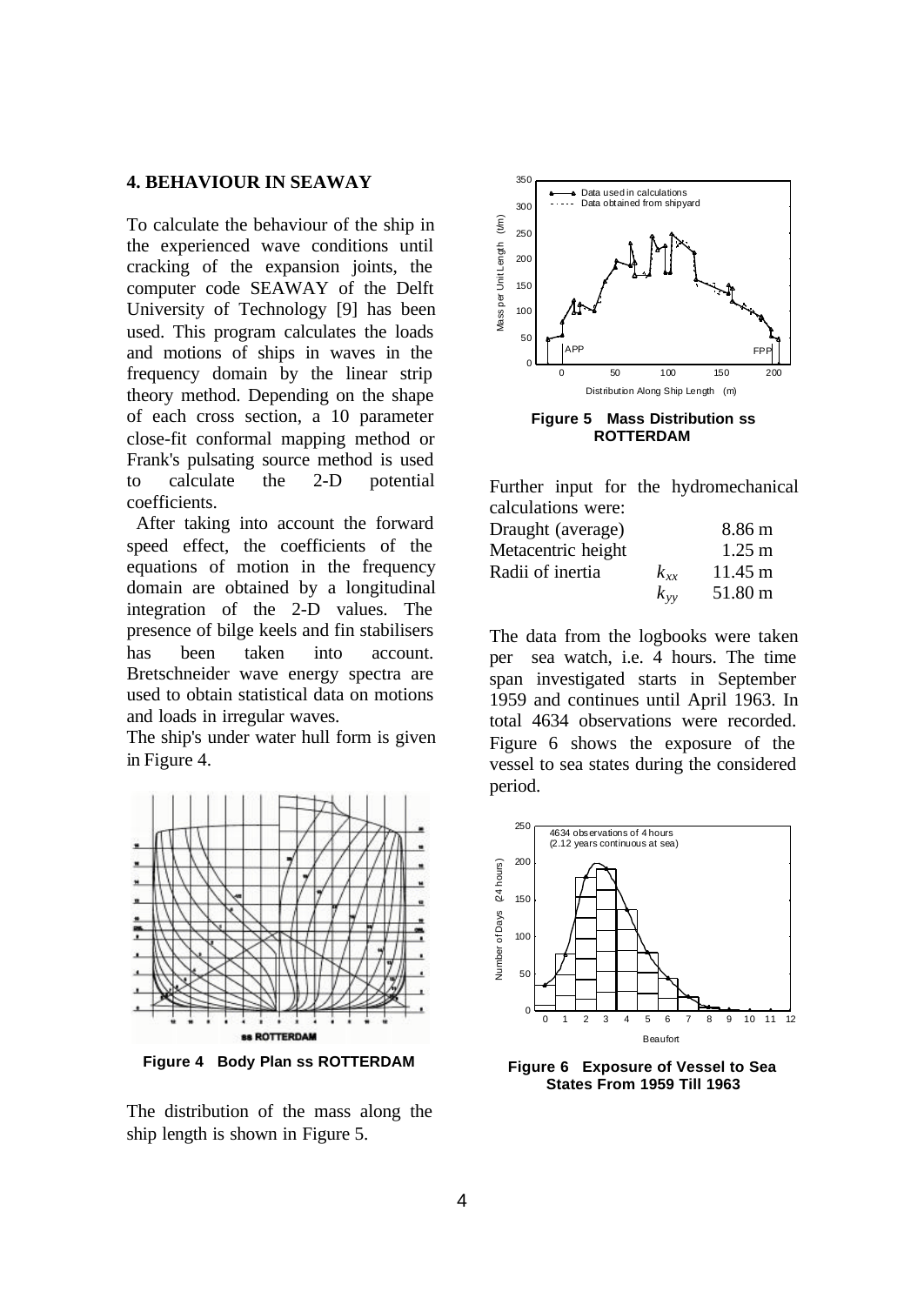It can be seen that the vessel has not often been subjected to very heavy weather. For each period a Bretschneider sea spectrum is assumed based on the observed sea state. From this spectrum and the heading of the ship, the horizontal and vertical bending moment in the ship's hull in way of the expansion joint were calculated. Because of the closed cross section, torsion could be ignored. Next, they were divided by the respective section moduli and added, thus yielding a spectrum of longitudinal stresses in the promenade deck at the side. As illustration, Figure 7 is included to give an impression of stresses in the promenade deck.



**Figure 7 Stress Levels Versus Number of Stresses in the Promenade Deck**

The area properties  $m_{0s}$  and  $m_{2s}$  of the stress spectra were used as input for the fatigue analysis.

#### **5. STRESS ASSESSMENT**

The cracked expansion joint is situated at frame 138-139 (0.55 Lpp from APP), 500 mm above the promenade deck. Due to its geometry, the stress at the bottom of the expansion joint will be larger than the stress level in the promenade deck.

#### **Prediction during design.**

During the design of the ship a Stress Concentration Factor *SCF* = 3.5 has been estimated based on analytical conside-rations.

#### **Measurements during launching.**

During the launch of the vessel 1958 the Ship Structures Laboratory of the Delft University of Technology, DUT, and the Netherlands Organisation of Applied Scientific Research, TNO, carried out strain measurements on several spots in the vessel [12]. The bottom of the expansion joint and the promenade deck were included. Stresses during launching were 40% of the stresses calculated for the design wave (see Figure 8).



**Figure 8 Stresses in Promenade Deck and Superstructure Side**

The major conclusion of the measurements was that there was only a slight increase in the stresses in the strength deck below the expansion joints. A stress concentration factor *SCF*  $= 4.4$  was found in the bottom of the joint (point S in Figure 3), which was higher than expected. It was realised that here the fracture strength of the steel 41 would be surpassed, as Lloyds set for this ship a maximum allowable hogging stress in the strength deck of 125 MPa. The section modulus at the strength deck, including owwners extra's was 20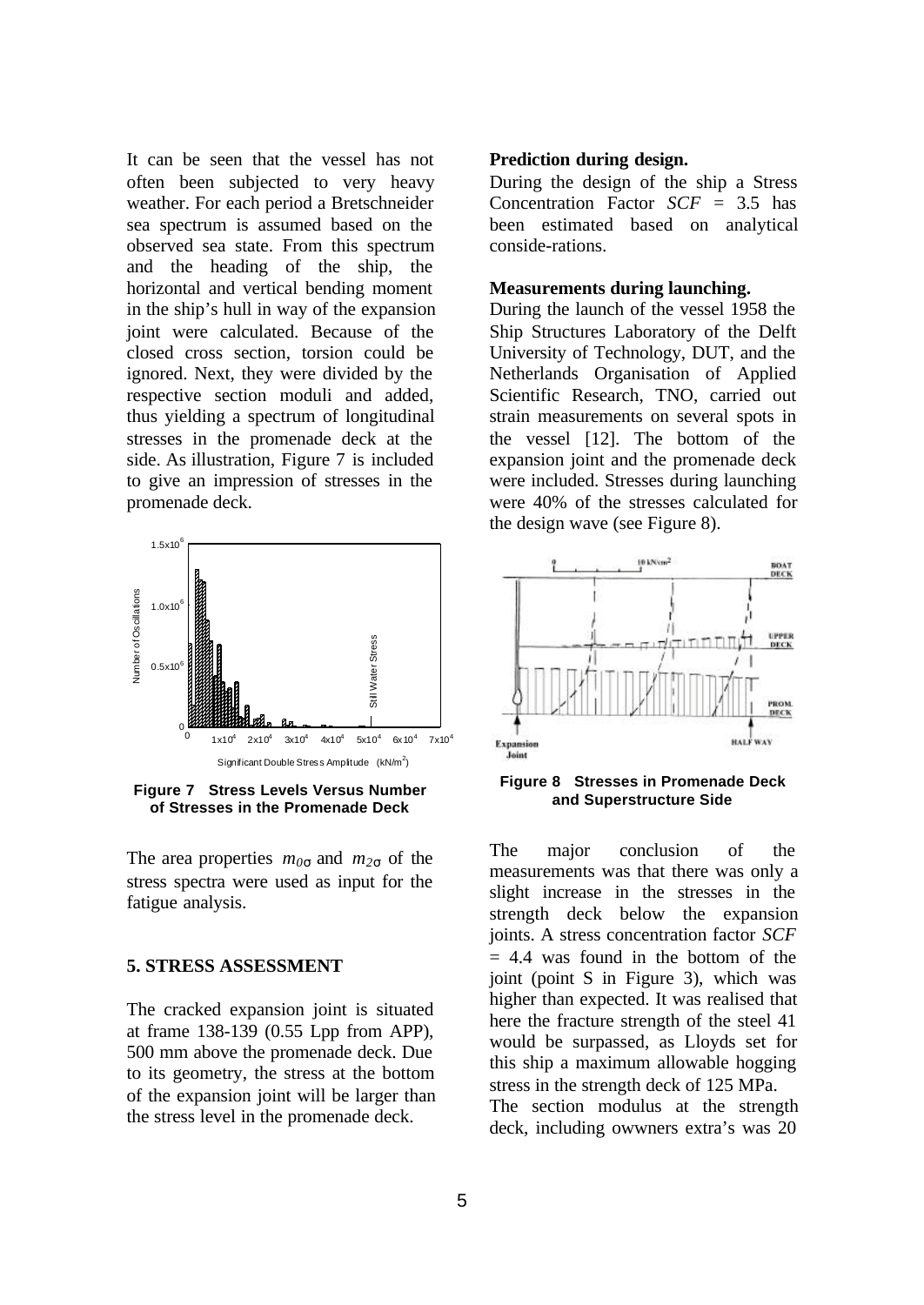% higher than required by Lloyds. Therefore a crack might occur after sufficient heavy loading. This was not considered to be a risk for the hull, as it would not lead to any major rise in the stress in the topsides. Both the stringer plate and the sheer strake are of special notch tough (XNT) steel. The riveted deck stringer angle and the angle bar connecting the side plates, work as crack arrestors while spreading the forces over the length.

An attempt was made to correlate the measured stresses during launching with the stresses from the launching calculations.

Two differences were found:

- 1. The measured maximum sagging stress at the point of uplift as measured was smaller than calculated.
- 2. The hogging stress measured while the ship was fully afloat proved to be smaller than calculated.

The first difference is mainly due to the effect of the presence of breaking shields and maybe also due to a difference between effective and calculated section modulus. The second difference is due to a hogging stress while the ship was still at her berth. At this position strain gauges were set to zero. This hogging was probably due to the weight distribution over the flexible berth and stresses caused during welding of the hull.

## **Recent finite element calculations.**

An attempt has been made to estimate a stress concentration factor, *SCF*, based on both a coarse mesh and a fine mesh finite element calculation.

For this purpose the environment of the expansion joint has been modelled with plate elements capable of describing membrane stresses. The analysis is limited to in plane deformations only. The lower edge of the model is at promenade deck level.

The left hand side of the model and the lower edge are subjected to an imposed horizontal displacement equivalent with a strain of 238 microstrain, i.e. a stress level of 50 MPa. The lower edge is restrained in vertical direction. The right hand side edge of the model, between bottom of the joint and the promenade deck is restrained in horizontal direction. The upper edge is subjected to an imposed displacement and rotation, taken from the strength analysis carried out by the yard. Figure 9 shows a contour plot of the calculated stresses.



**Figure 9 Stress Contour in Way of Expansion Joint (Frame 137-138), Coarse Mesh.**

The stress increase between lower edge (deck level) and the bottom of the joint was similar in both cases: *SCF* = 2.7.

### **Review of** *SCF***'s**

A brief review of the obtained stress concentration factors at the bottom of the expansion joint is given in Table 1.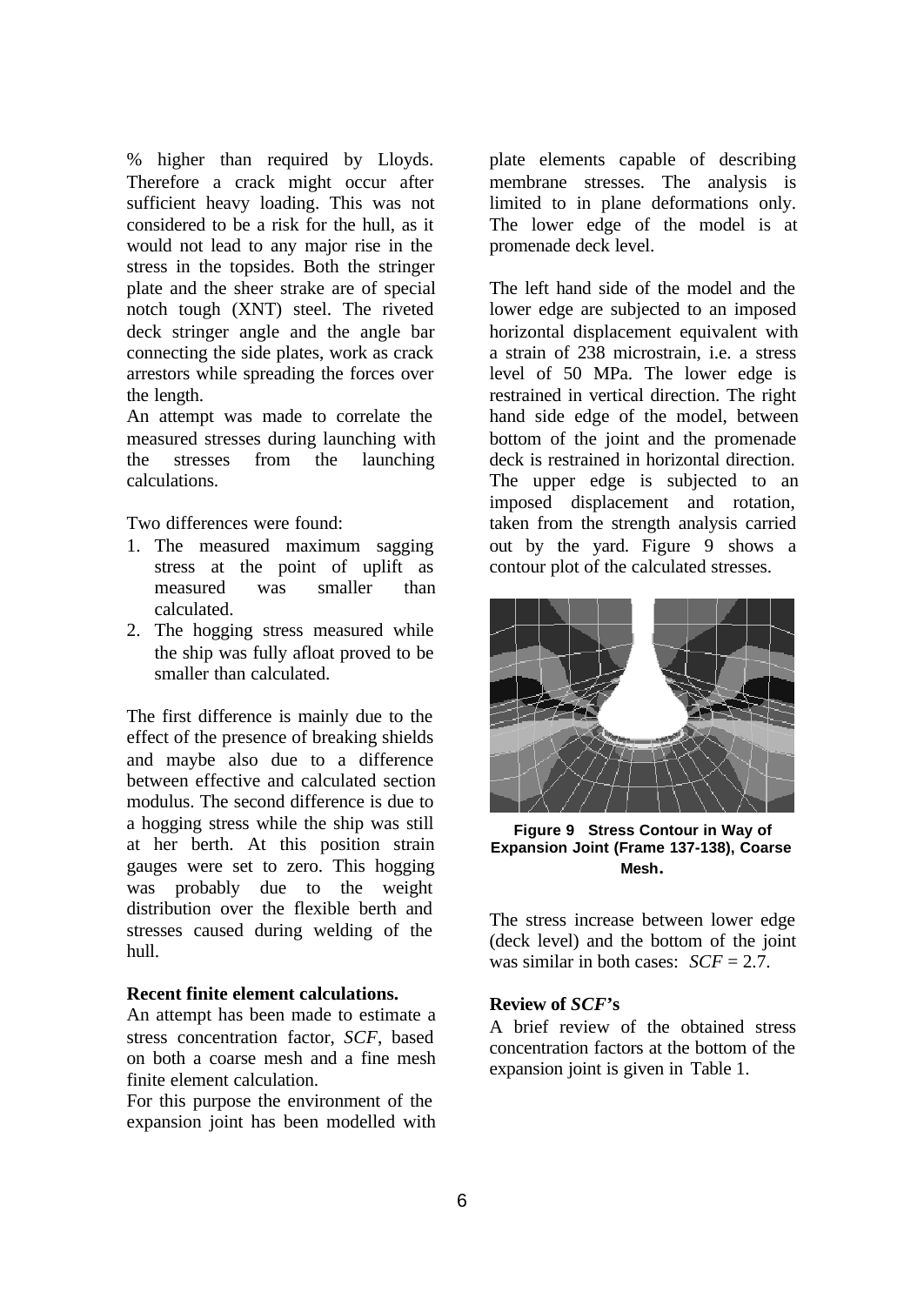| Method of assessment         | <b>SCF</b> |
|------------------------------|------------|
| Prediction during design     | 3.5        |
| Measured during launching    | 44         |
| <b>Recent FE calculation</b> |            |

#### **Table 1 Assessed Stress Concentration Factors**

These factors, determined at the centre line of the expansion joint, do not include the effect of the presence of bolt holes.

It is noted that the *SCF'*s do not match very well. The effect of mesh size was checked but proved in this case negligible. The effect of the stress built up between the expansion joint (Figure 8) proved to contribute substantially to the stress increase in the joint.

In case of the presence of bolt holes an additional *SCF* must be applied of 3, see Figure 10 obtained from ref. [10].



**Figure 10** *SCF* **for Cut Outs From [10]**

Therefore the actual *SCF* to be used in a fatigue assessment should lie between 5.1 and 13.2!

### **6. FATIGUE ASSESSMENT**

For the considered life period of the vessel the number of cycles at 23 stress levels ranging from 1 Mpa to 1000 Mpa has been determined. For this purpose cumulative probability density functions were assumed, based on the stress spectra as determined for each watch.

A Rayleigh distribution is assumed which could be characterised by the area *m0<sup>s</sup>* of the stress spectra. The number of cycles is calculated by dividing the 4 hour watch period in seconds, by the average zero up-crossing period (based  $m_{0s}$  and  $m_{2s}$ . The number of cycles for the considered stress ranges for each watch were finally added, yielding a final set of pairs with stress range and number of cycles. Next, the number of cycles per stress range were divided by the "required" number of cycles up to damage for the given stress range. Thus damage ratios per stress range were obtained. Finally the individual damage ratios were added up yielding the damage ratio *D*. A value larger than 1.0 implies fatigue damage and *D* lower than 1.0 implies no damage.

Without applying any *SCF* the result is shown in Figure 11. This diagram is valid for the stresses in the promenade deck. From [11] an S-N curve (curve D) has been taken, considered to be valid for the structural detail under consideration. This curve shows the number of stress cycles "required" to obtain fatigue damage at any stress level.



**Figure 11 Stress Level Versus Number of Stress Cycles (S-N Curve)**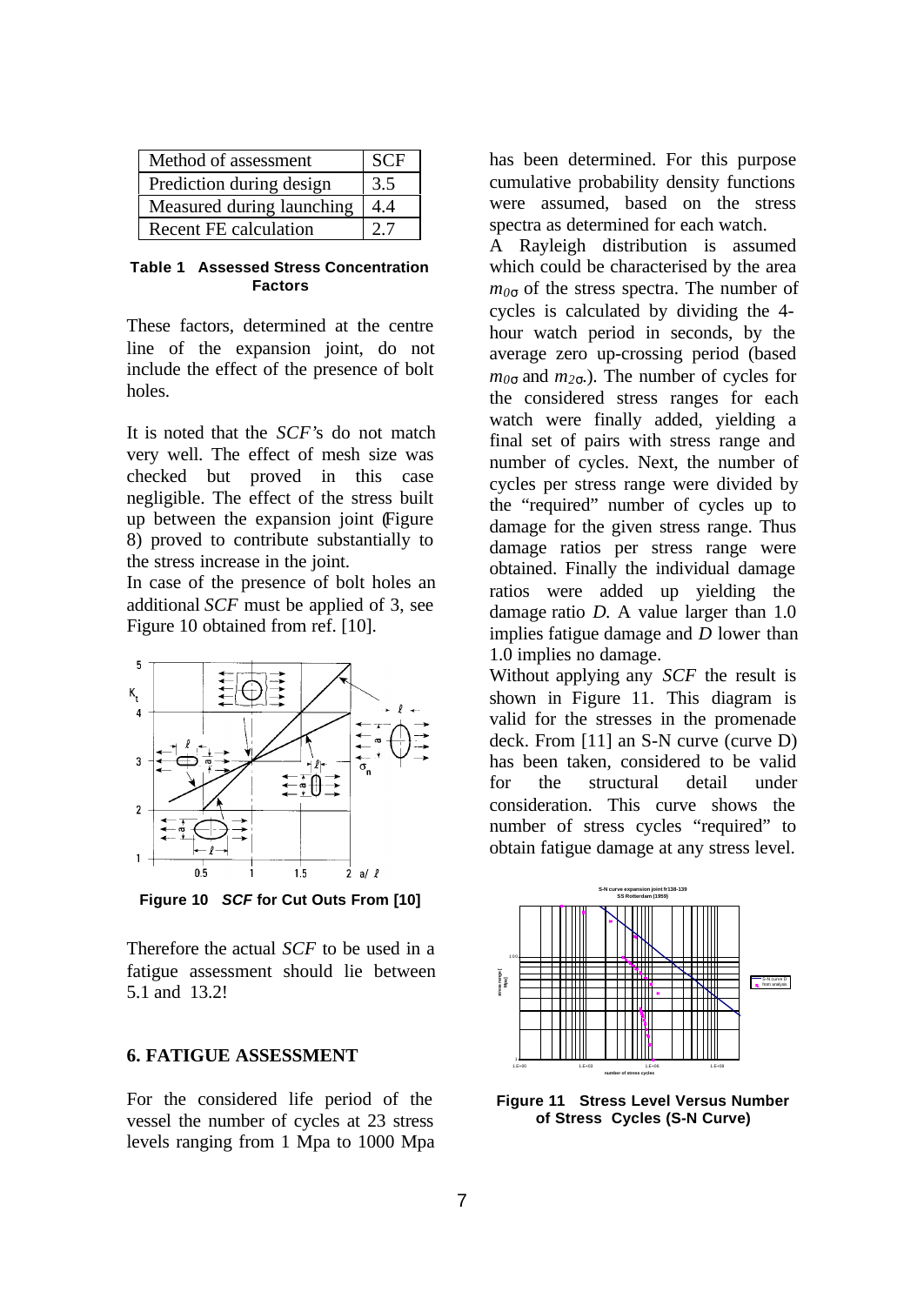The fatigue assessment on the bottom of the expansion joint. was carried out with four different *SCF* values. Table 2 shows the results.

| <b>SCF</b> from      | <b>SCF</b> | D    |
|----------------------|------------|------|
| Analytical           | 10.5       | 2.65 |
| considerations x 3   |            |      |
| Measured (launching) | 4.4        | 0.19 |
| Measurement x 3      | 13.2       | 5.27 |
| FE-calculations x 3  | 81         | 122  |

**Table 2 Fatigue Assessment Results**

Note that a fatigue crack occurs when *D* is larger than 1.0. A crack is to be expected much earlier than the considered period, when the *SCF*'s from analytical considerations or measurements are applied. When using the SCF from the FE analysis a fatigue life is found which is nearer to the actual reported life. When the *SCF* increase due to the presence of the bolt hole is discarded, no damage is expected. It is interesting to note that the effect of the presence of a bolt hole is decisive. Survey reports of Lloyds were scrutinised from 1959 till 1997.

The joints did not give any problems after the modification in 1963.

The fact that the crack developed in the first years and none afterwards will have had three probable reasons:

- 1. The built in welding stresses were releaved by heavy loading of the hull.
- 2. The detail of the joint was improved deleting bolt holes.
- 3. The ship was taken out of the Trans-Atlantic service in 1969 where after she was mainly cruising in good weather areas.

## **7. DEVELOPMENTS**

Nowadays all passenger ships are built without expansion joints. On some, high tensile steel is used. Apparently classification societies are satisfied with the performance of the ships as the surveyors don't report cracks. The fact that cruise ships predominantly sail in fine weather areas will have its influence in this matter. With the enormous growth of the market cruising will become world wide. Notwithstanding weather routing, the ships will have to sail to their destination and may face heavy weather close to port. Recent examples are QUEEN ELIZABETH 2 in September 1995 and the ROTTERDAM in April 1997 close to the U.S. East coast, where both ships suffered damage. This is not too serious as long as only bulwarks and front bulkheads are involved. Plastic deformations and cracks in the hull girder must be avoided by careful analysis of critical spots including fatigue assessments. One should bear in mind that high tensile steels do not have any higher resistance to fatigue than mild steel.

Full scale measurements on the cruise ship ROYAL PRINCESS built in Finland give an good picture of the contribution of the superstructure to the strength of the hull [13]. Further reference is made to interesting papers by Mr. M.J. Gudmunsen [14], Mr. Violette and Mr. Shenoi [15].

# **8. CONCLUSIONS**

The assessment of a stress concentration factor *SCF*, in the bottom of the expansion joint, based on finite element calculations shows a difference with an